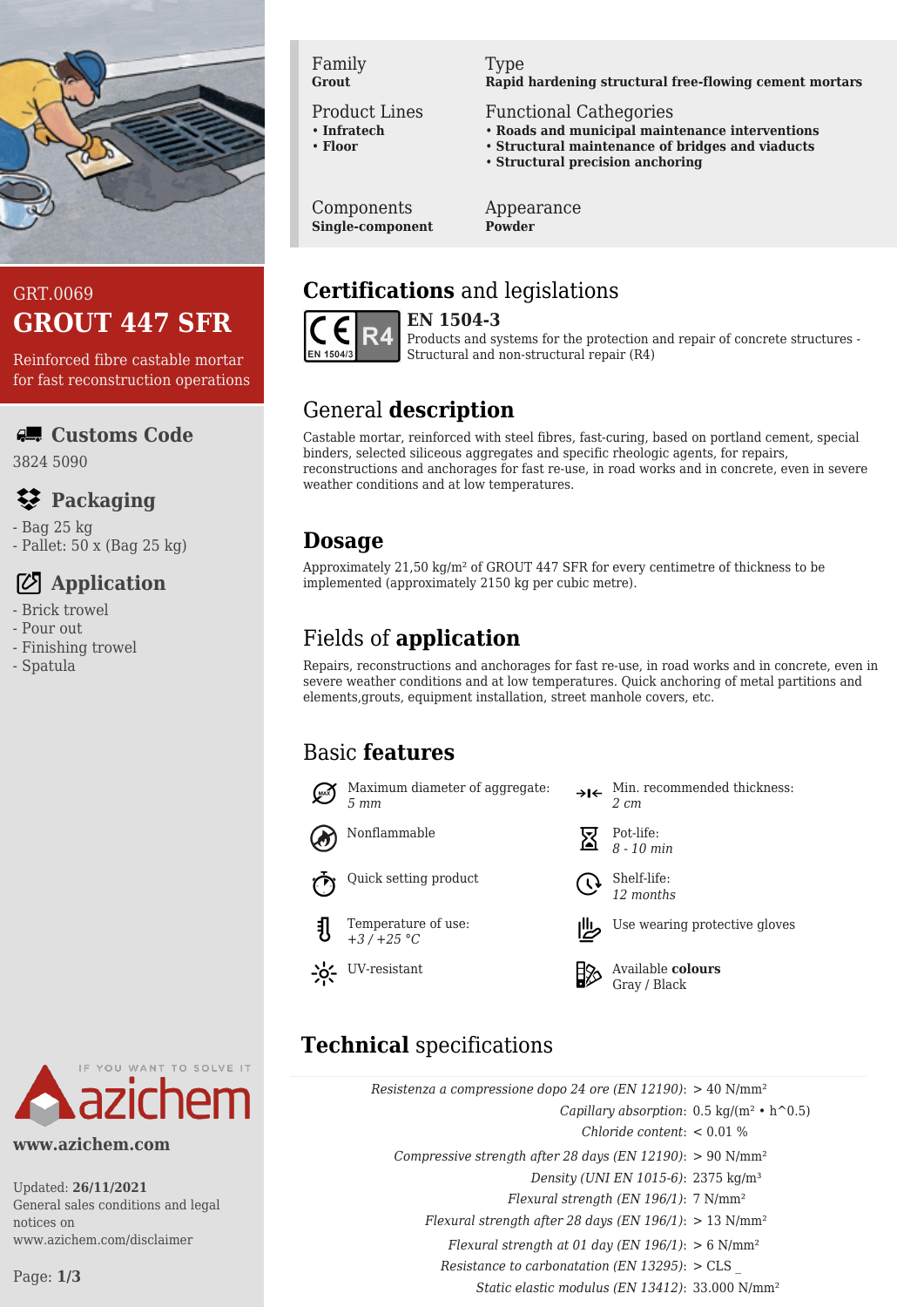#### Tools **cleansing Applicable** on

• Water • Concrete

• Asphalt

### Substrate **preparation**

The surfaces should be clean and free of any soiling, crumbling and non-adhering parts, dust, salt efflorescence, milt of cement etc., free of oils, greases, properly hardened and compact. An adequate roughening of the surfaces by scarifying, sandblasting etc. is always necessary in order to obtain the maximum adhesion values to the substrate. The optimal values are obtained with high pressure hydro-scarification. Bare the irons undergoing disruptive oxidation or deeply oxidized, removing the rust of the exposed irons (by sandblasting or abrasive brushes).

#### **Instructions** for use

Given the peculiarities of the product, it is advisable to adjust the mixing water as required from time to time, taking care not to make the product too fluid. Pour about 15% of water on the weight of the bag in the mixer, gradually add the product and the water still required, until the desired consistency is obtained. Continue to mix until a homogenous lump-free mixture is obtained.

#### **Storage** and preservation

Store the product in its original packing, in a fresh and dry environment, avoiding frost and direct sunlight. Inadequate storage of the product may result in a loss of rheological performance. Protect from humidity.





**www.azichem.com**

Updated: **26/11/2021** General sales conditions and legal notices on www.azichem.com/disclaimer